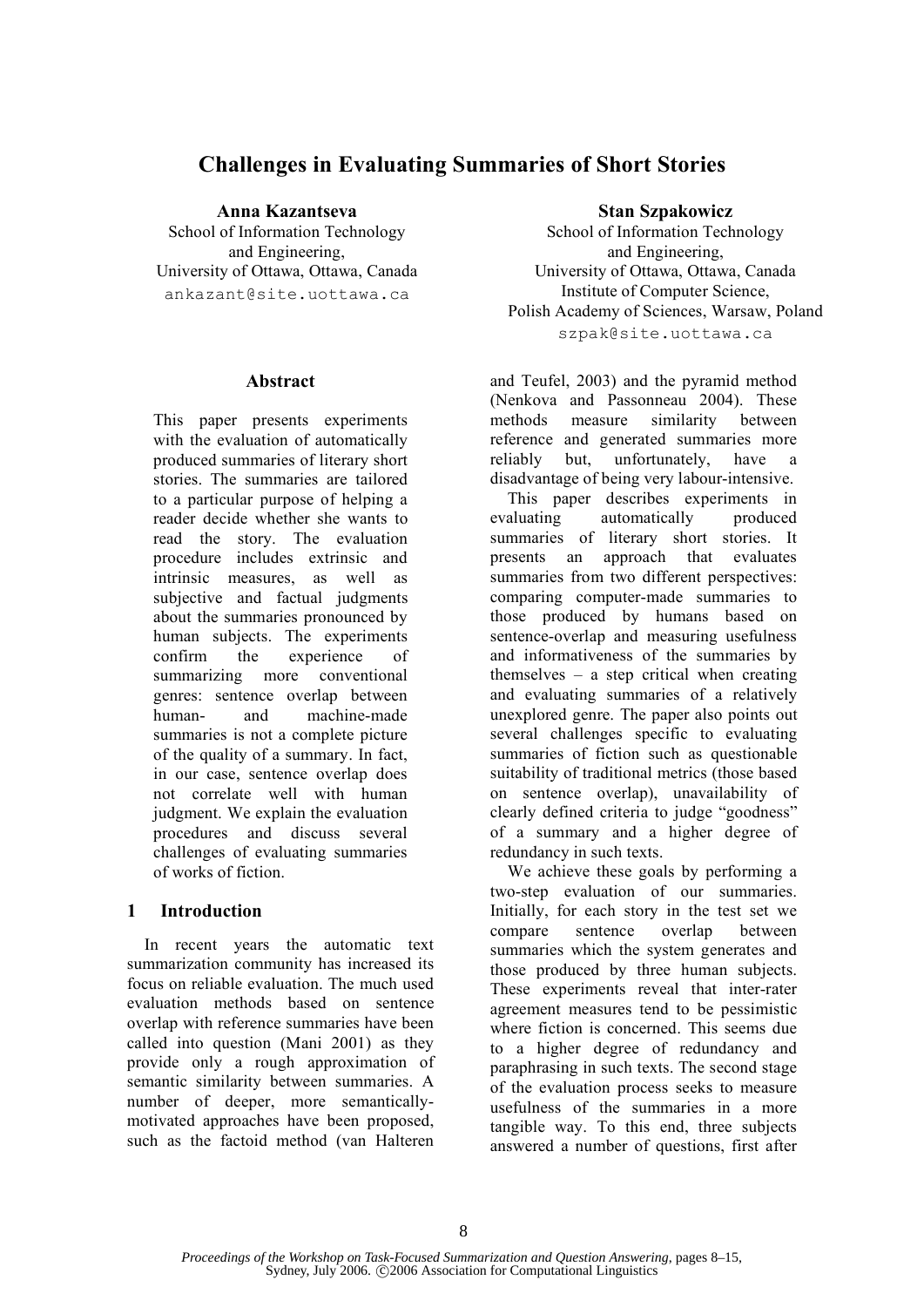#### **Figure 1. Example of a summary produced by the system.**

A MATTER OF MEAN ELEVATION. By O. Henry (1862-1910).

On the camino real along the beach the two saddle mules and the four pack mules of Don Señor Johnny Armstrong stood, patiently awaiting the crack of the whip of the arriero, Luis. These articles Don Johnny traded to the interior Indians for the gold dust that they washed from the Andean streams and stored in quills and bags against his coming. It was a profitable business, and Señor Armstrong expected soon to be able to purchase the coffee plantation that he coveted. Armstrong stood on the narrow sidewalk, exchanging garbled Spanish with old Peralto, the rich native merchant who had just charged him four prices for half a gross of pot-metal hatchets, and abridged English with Rucker, the little German who was Consul for the United States. […] Armstrong, waved a good-bye and took his place at the tail of the procession. Armstrong concurred, and they turned again upward toward Tacuzama. […] Peering cautiously inside, he saw, within three feet of him, a woman of marvellous, imposing beauty, clothed in a splendid loose robe of leopard skins. The hut was packed close to the small space in which she stood with the squatting figures of Indians. […] I am an American. If you need assistance tell me how I can render it. […] The woman was worthy of his boldness. Only by a sudden flush of her pale cheek did she acknowledge understanding of his words. [...] " I am held a prisoner by these Indians. God knows I need help. [...] look, Mr. Armstrong, there is the sea!

reading only the summary and then after reading the complete story. The set included both factual questions (e.g. *can you tell where this story takes place?*) and subjective questions (e.g. *how readable did you find this summary?*).

Finally, we compare the two types of results with a surprising discovery: overlapbased measures and human judgment do not correlate well in our case.

This paper is organized in the following manner. **Section 2** briefly describes our summarizer of short stories. **Section 3.1** discusses experiments comparing generated summaries to reference ones based on sentence overlap. The experiments involving human judgment of the summaries are presented in **Section 3.2** and the two types of experiments are compared in **Section 3.3**. **Section 4** draws conclusions and outlines possible directions for future work.

## **2 Background: System Description**

A detailed description of our summarizer of short stories is outside the scope of this paper. For completeness, this section gives an overview of the system's inner workings. An interested reader is referred to our previous work (Kazantseva 2006) for more information.

The system is designed to create a particular type of indicative generic summaries – namely, summaries that would help readers decide whether they would like to read a given story. Because of this, a summary, as defined here, is not meant to summarize the plot of a story. It is intended

to raise adequate expectations and to enable a reader to make informed decisions based on a summary only. We achieve this goal by identifying the salient portions of the original texts that lay out the setting of a story, namely, location and main characters. The present prototype of our system creates summaries by extracting sentences from original documents. An example summary produced by the system appears in **Figure 1**.

The system works in two stages. First it attempts to identify important entities in stories (locations and characters). Next, sentences that are descriptive and set out the background of a story are separated from those that relate events of the plot. Finally, the system selects summary-worthy sentences in a way that favours descriptive ones that focus on important entities and occur early in the text.

The identification of important entities is achieved by processing the stories using a gazetteer. Pronominal and noun phrase anaphora are very common in fiction, so we resolve anaphoric expressions of these two types. The anaphora resolution module is restricted to resolving singular anaphoric expressions that denote animate entities (people and, sometimes, animals). The main characters are then identified using normalized frequency counts.

The next stage of the process attempts to identify sentences that set out the background in each story. The stories are parsed using the Connexor Machinese Syntax Parser (Tapanainen and Järvinen 1997) and sentences are split into clauses.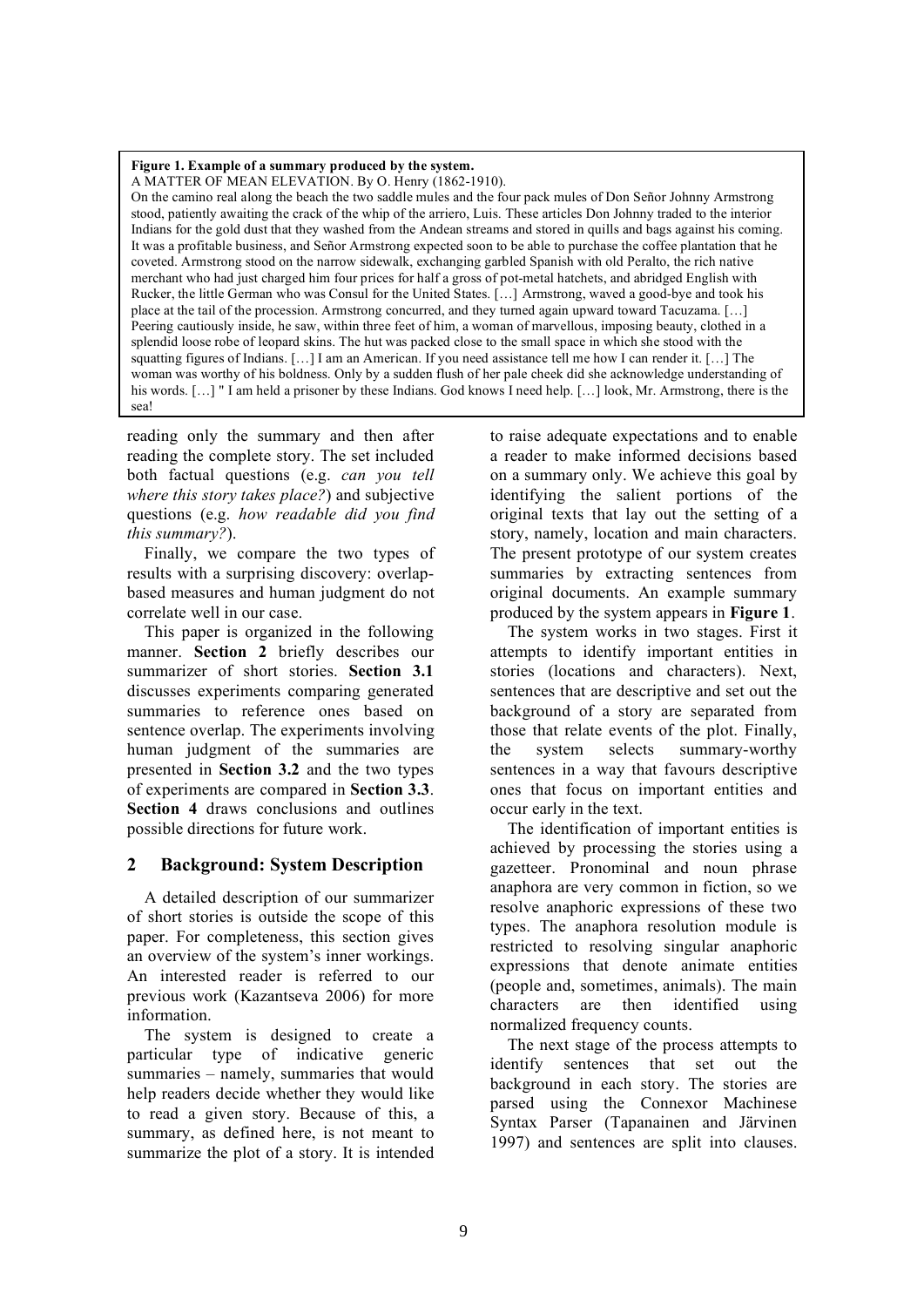Each clause is represented as a vector of features that approximate its aspectual type. The features are designed to help identify state clauses (*John was a tall man*) and serial situations (*John always drops things*) (Huddleston and Pullum 2002, p. 123-124).

Four groups of features represent each clause: character-related, location-related, aspect-related and others. Character-related features capture such information as the presence of a mention of one of the main characters in a clause, its syntactic function, how early in the text this mention occurs, etc. Location-related features state whether a clause contains a location name and whether this name is embedded in a prepositional phrase. Aspect-related features reflect a number of properties of a clause that influence its aspectual type. They include the main verb's lexical aspect, the tense, the presence and the type of temporal expressions, voice, and the presence of modal verbs.

In our experiments we create two separate representations for each clause: fine-grained and coarse-grained. Both contain features from all four feature groups. The difference between them is only in the number of features and in the cardinality of the set of possible values.

Two different procedures achieve the actual selection process. The first procedure performs decision tree induction using C5.0 (Quinlan 1992) to select the most likely candidate sentences. The training data for this process consists of short stories annotated at the clause-level by the first author of this paper. The second procedure applies a set of manually created rules to select summary-worthy sentences.

The corpus for the experiments contains 47 short stories from Project Gutenberg (http://www.gutenberg.org) divided into a training set (27 stories) and a test set (20 stories). These are classical works written in English or translated into English by authors including O.Henry, Jerome K. Jerome, Katherine Mansfield and Anton Chekhov. They have on average 3,333 tokens and 244 sentences (4.5 letter-sized pages). The target compression rate was set at 6% counted in

sentences. This rate was selected because it corresponded to the compression rate achieved by the first author when creating initial training and test data.

## **3 Evaluation: Experimental Setup**

We designed our evaluation procedure to have easily interpreted, meaningful results, and keep the amount of labour reasonable. We worked with six subjects (different than the authors of this paper) who performed two separate tasks.

In Task 1 each subject was asked to read a story and create its summary by selecting 6% of the sentences. The subjects were explained that their summaries were to raise expectations about the story, but not to reveal what happens in it.

In Task 2 the subjects made a number of judgments about the summaries before and after reading the original stories. The subjects read a summary similar to the one shown in **Figure 1**. Next, they were asked six questions, three of which were factual in nature and three others were subjective. The subjects had to answer these questions using the summary as the only source of information. Subsequently, they read the original story and answered almost the same questions (see **Section 4**). This process allowed us to understand how informative the summaries were by themselves, without access to the originals, and also whether they were misleading or incomplete.

The experiments were performed on a test set of 20 stories and involved six participants divided into two groups of three people. Group 1 performed Task 1 on stories 1-10 of the testing set and Group 2 performed this task on stories 11-20. During Task 2 Group 1 worked on stories 11-20 and Group 2 – on stories 1-10.

By adjusting a number of system parameters, we produced four different summaries per story. All four versions were compared with human-made summaries using sentence overlap-based measures. However, because the experiments are rather time consuming, it was not possible to evaluate more than one set of summaries using human judgments (Task 2). That is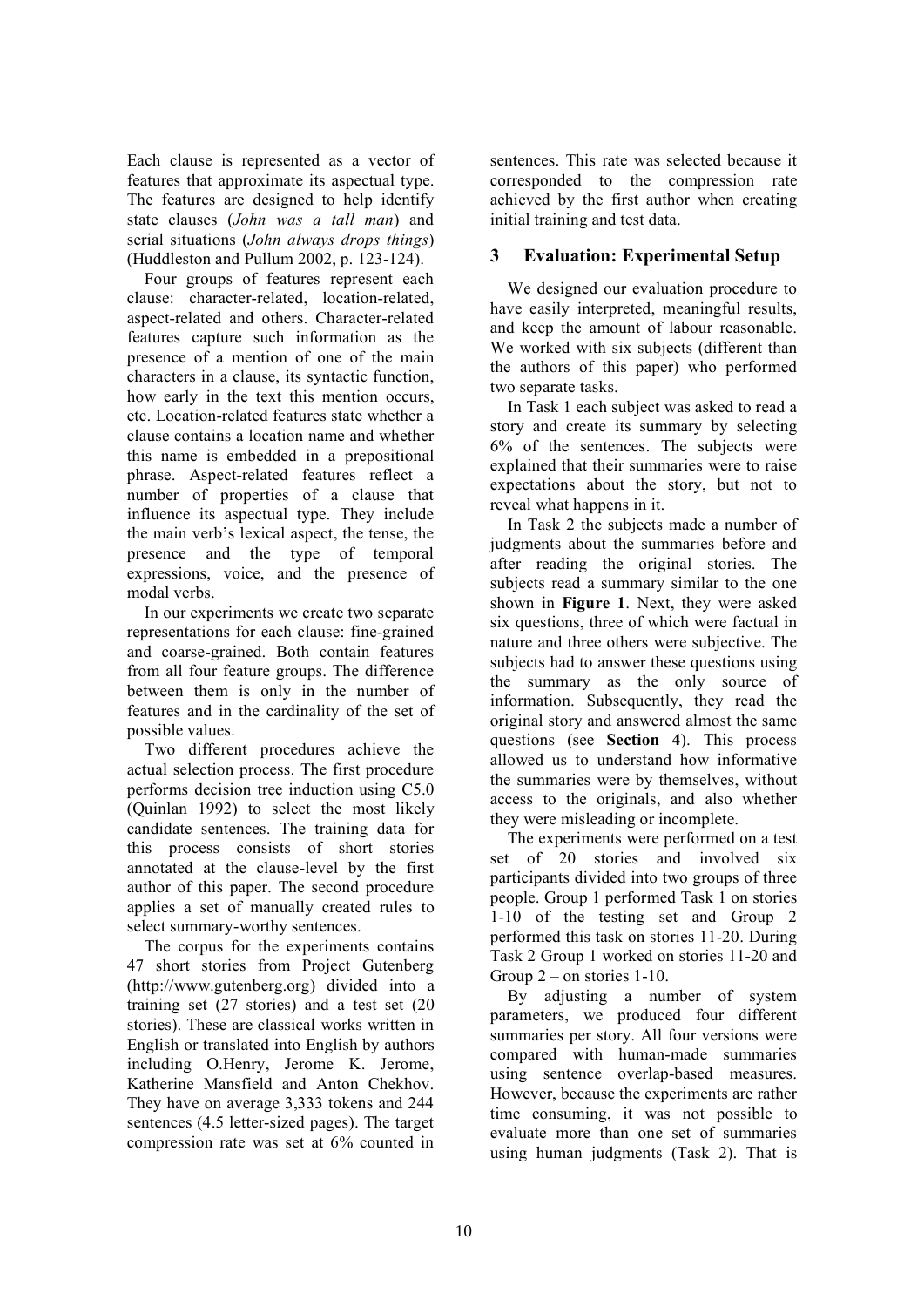why only summaries generated using the coarse-grained dataset and manually composed rules were evaluated in Task 2. We selected this version because the differences between this set of summaries and gold-standard summaries are easiest to interpret. That is to say, decisions based on a set of rules employing a smaller number of parameters are easier to track than those taken using machine learning or more elaborate rules.

On average, the subjects reported that completing both tasks required between 15 and 35 hours of work. Four out of six subjects were native speakers of English. Two others had a near-native and very good levels of English respectively. The participants were given the data in form of files and had four weeks to complete the tasks.

## **3.1 Creating Gold-Standard Summaries: Task 1**

During this task each participant had to create extract-based summaries for 10 different stories. The criteria (making a summary indicative rather than informative) were explained and one example of an annotated story shown. The instructions for these experiments are available at <http://www.site.uottawa.ca/~ankazant/instr uctions.zip>.

**Table 1** presents several measures of agreement between judges within each group and with the first author of this paper (included in the agreement figures because this person created the initial training data and test data for the preliminary experiments).

The measurement names are displayed in the first column of **Table 1**. *Cohen* denotes Cohen's kappa (Cohen 1960). *PABAK* denotes Prevalence and Bias Adjusted Kappa (Bland and Altman 1986). *ICC* denotes Intra-class Correlation Coefficient (Shrout and Fleiss 1979). The numbers *3* and *4* state whether the statistic is computed only for 3 subjects participating in the evaluation or for 4 subjects (including the first author of the paper).

| Table 1. Inter-judge agreement. |         |         |         |  |  |
|---------------------------------|---------|---------|---------|--|--|
| <b>Statistic</b>                | Group 1 | Group 2 | Average |  |  |
| Cohen $(4)$                     | 0.50    | 0.34    | 0.42    |  |  |
| Cohen $(3)$                     | 0.51    | 0.34    | 0.42    |  |  |
| PABAK (4)                       | 0.88    | 0.85    | 0.87    |  |  |
| PABAK (3)                       | 0.89    | 0.86    | 0.87    |  |  |
| ICC(4)                          | 0.80    | 0.67    | 0.73    |  |  |
|                                 | (0.78,  | (0.64,  | (0.71,  |  |  |
|                                 | 0.82)   | 0.70)   | 0.76)   |  |  |
| ICC(3)                          | 0.76    | 0.6     | 0.68    |  |  |
|                                 | (0.74,  | (0.56,  | (0.65,  |  |  |
|                                 | 0.80)   | 0.64)   | 0.72)   |  |  |

As can be seen in **Table 1**, the agreement statistics are computed for each group separately. This is because the sets of stories that they annotated are disjoint. The column *Average* provides an average of these figures to give a better overall idea.

Cohen's kappa in its original form can only be computed for a pair of raters. For this reason we computed it for each possible pair-wise combination of raters within a group and then the numbers were averaged. The PABAK statistic was computed in the same manner using Cohen's kappa as its basis. ICC is the statistic that measures interrater agreement and can be computed for more than 2 judges. It was computed for all 3 or 4 raters at the same time. ICC was computed for a two-way mixed model and measures the average reliability of ratings taken together. The numbers in parentheses are confidence intervals for 99% confidence.

We compute three different agreement measures because each of these statistics has its weakness and distorts the results in a different manner. Cohen's kappa is known to be a pessimistic measurement in the presence of a severe class imbalance, as is the case in our setting (Sim and Wright 2005). PABAK is a measure that takes class imbalance into account, but it is too optimistic because it artificially removes class imbalance present in the original setting. ICC has weaknesses similar to Cohen's kappa (sensitivity to class imbalance). Besides, it assumes that the sample of targets to be rated (sentences in our case) is a random sample of targets drawn from a larger population. This is not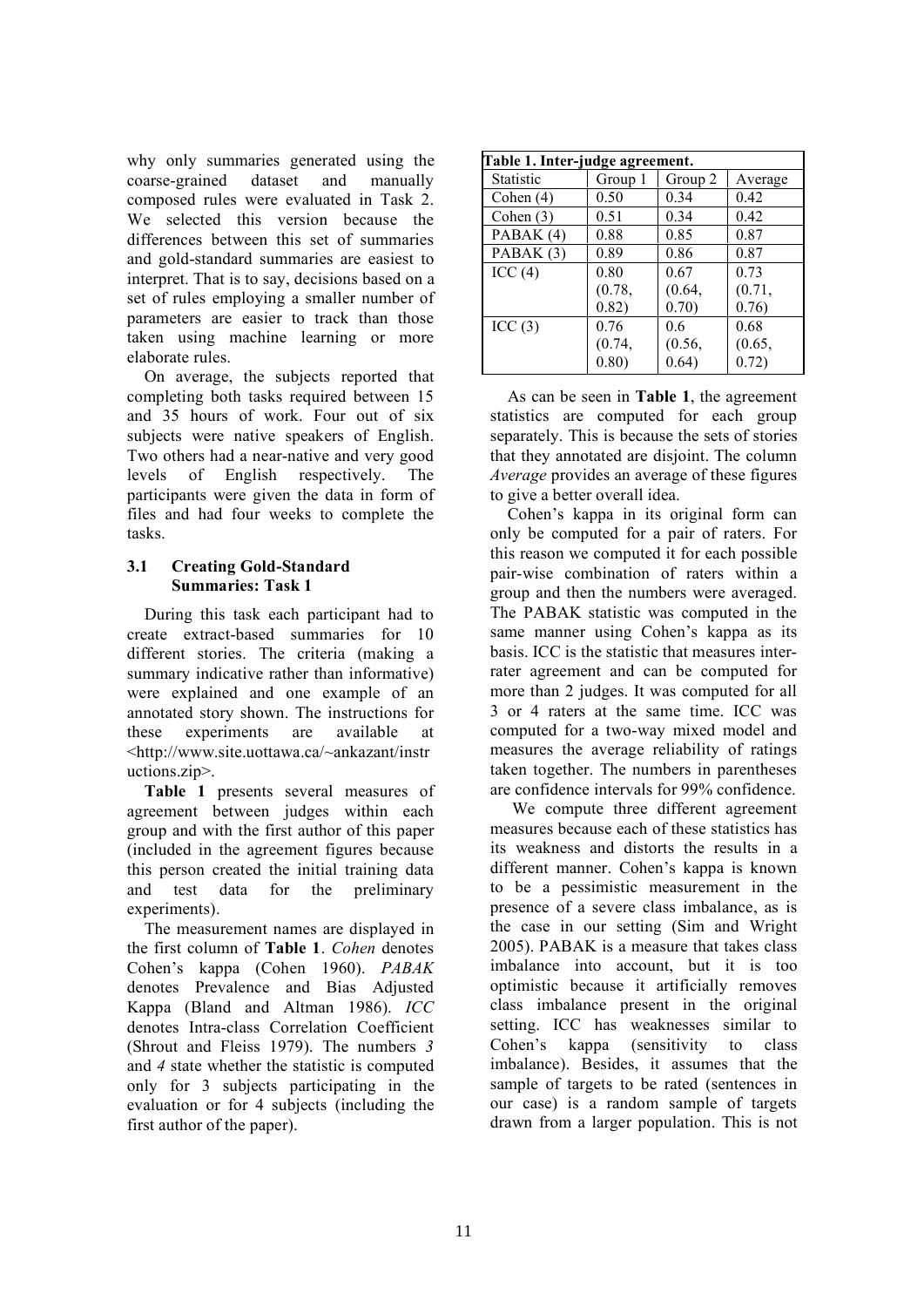## **Figure 2. Fragments of summaries produced by 3 annotators for** *The Cost of Kindness* **by Jerome K Jerome.**

#### **Annotator A.**

The Rev. Augustus Cracklethorpe would be quitting Wychwood-on-the-Heaththe the following Monday, never to set foot [...] in the neighbourhood again. The Rev. Augustus Cracklethorpe, M.A., might possibly have been of service to his Church in, say, […] some mission station far advanced amid the hordes of heathendom. In picturesque little Wychwood-on-the-Heath […] these qualities made only for scandal and disunion. Churchgoers who had not visited St. Jude's for months had promised themselves the luxury of feeling they were listening to the Rev. Augustus Cracklethorpe for the last time. The Rev. Augustus Cracklethorpe had prepared a sermon that for plain speaking and directness was likely to leave an impression.

#### **Annotator B.**

The Rev. Augustus Cracklethorpe would be quitting Wychwood-on-the-Heaththe the following Monday, never to set foot [...] in the neighbourhood again. The Rev. Augustus Cracklethorpe, M.A., might possibly have been of service to his Church in, say, [..] some mission station far advanced amid the hordes of heathendom. What marred the entire business was the impulsiveness of little Mrs. Pennycoop. Mr. Pennycoop, carried away by his wife's eloquence, added a few halting words of his own. Other ladies felt it their duty to show to Mrs. Pennycoop that she was not the only Christian in Wychwood-on-the-Heath. **Annotator C.**

The Rev. Augustus Cracklethorpe would be quitting Wychwood-on-the-Heath the following Monday, never to set foot [...] in the neighbourhood again. The Rev. Augustus Cracklethorpe, M.A., might possibly have been of service to his Church in, say, [...] some mission station far advanced amid the hordes of heathendom. For the past two years the Rev. Cracklethorpe's parishioners […] had sought to impress upon him, [..] their cordial and dailyincreasing dislike of him, both as a parson and a man. The Rev. Augustus Cracklethorpe had prepared a sermon that for plain speaking and directness was likely to leave an impression. The parishioners of St. Jude's, Wychwood-on-the-Heath, had their failings, as we all have. The Rev. Augustus flattered himself that he had not missed out a single one, and was looking forward with pleasurable anticipation to the sensation that his remarks, from his "firstly" to his

"sixthly and lastly," were likely to create.

necessarily the case as the corpus was not compiled randomly.

We hope that these three measures, although insufficient individually, provide an adequate understanding of inter-rater agreement in our evaluation. We note that the average overlap (intersection) between judges in each group is 1.8% out of 6% of summary-worthy sentences.

All of these agreement measures and, in fact, all measures based on computing sentence overlap are inherently incomplete where fiction is concerned because any two different sentences are not necessarily "equally different". The matter is exemplified in **Figure 2**. It displays

| Table 2. Sentence overlap between computer-<br>and human-made summaries. Majority gold- |       |       |       |  |  |
|-----------------------------------------------------------------------------------------|-------|-------|-------|--|--|
| standard.                                                                               |       |       |       |  |  |
| Dataset                                                                                 | Prec. | Rec.  | F     |  |  |
| <b>LEAD</b>                                                                             | 25.09 | 30.49 | 27.53 |  |  |
| <b>LEAD CHAR</b>                                                                        | 28.14 | 33.18 | 30.45 |  |  |
| Rules, coarse-                                                                          | 34.14 | 44.39 | 38.60 |  |  |
| grained                                                                                 |       |       |       |  |  |
| Rules, fine-gr.                                                                         | 39.27 | 50.00 | 43.99 |  |  |
| Machine learning,                                                                       | 35.55 | 40.81 | 38.00 |  |  |
| coarse-gr.                                                                              |       |       |       |  |  |
| ML, fine-gr.                                                                            | 37.97 | 50.22 | 43.22 |  |  |
|                                                                                         |       |       |       |  |  |

segments of summaries produced for the same story by three different annotators. Computing Cohen's kappa between these fragments gives agreement of 0.521 between annotators A and B and 0.470 between annotators A and C. However, a closer look at these fragments reveals that there are more differences between summaries A and B than between summaries A and C. This is because many of the sentences in summaries A and C describe the same information (personal qualities of Rev. Cracklethorpe) even though they do not overlap. On the other hand, sentences from summaries A and B are not only distinct; they "talk" about different facts. This problem is not unique to fiction, but in this context it is more acute because literary texts exhibit more redundancy.

**Tables 2-4** show the results of comparing four different versions of computer-made summaries against gold-standard summaries produced by humans. The tables also display the results of two baseline algorithms. The LEAD baseline refers to the version of summaries produced by selecting the first 6% of sentences in each story. LEAD CHAR baseline is obtained by selecting first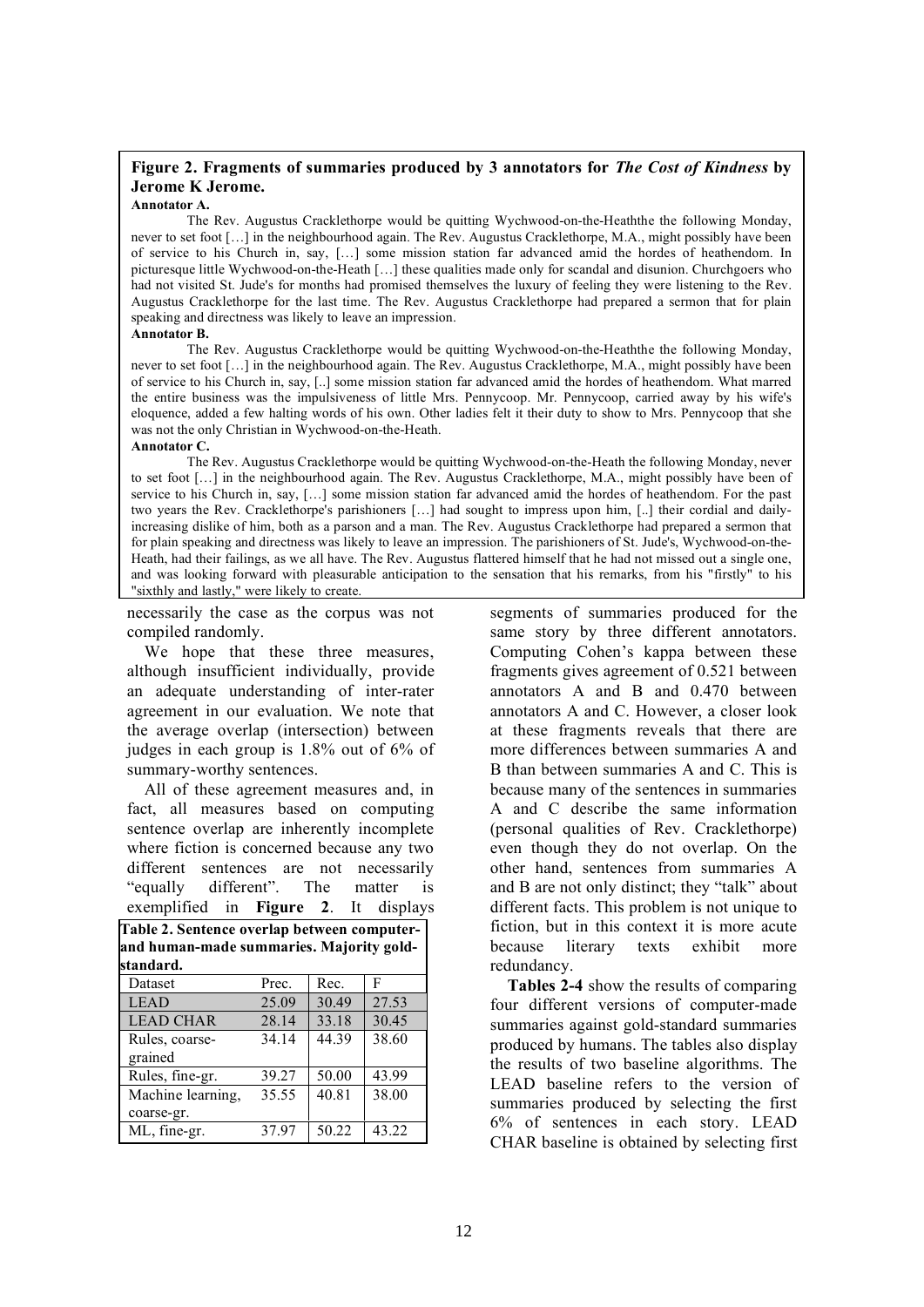| Table 3. Sentence overlap between computer-<br>and human-made summaries. Union gold-<br>standard. |       |       |       |  |  |
|---------------------------------------------------------------------------------------------------|-------|-------|-------|--|--|
| Dataset                                                                                           | Prec. | Rec.  | F     |  |  |
| <b>LEAD</b>                                                                                       | 36.53 | 17.97 | 24.09 |  |  |
| <b>LEAD CHAR</b>                                                                                  | 44.49 | 21.23 | 28.75 |  |  |
| Rules, coarse-<br>grained                                                                         | 52.41 | 30.96 | 38.92 |  |  |
| Rules, fine-gr.                                                                                   | 56.77 | 31.22 | 40.28 |  |  |
| Machine learning,<br>coarse-gr.                                                                   | 51.17 | 23.76 | 32.47 |  |  |
| ML, fine-gr.                                                                                      | 55.59 | 29.76 | 38.77 |  |  |

6% of sentences that contain a mention of an important character. The improvements over the baselines are significant with 99% confidence in all cases.

By combining summaries created by human annotators in different ways we create three distinct gold-standard summaries.

*The majority* gold-standard summary contains all sentences that were selected by at least two judges. It is the most commonly accepted way of creating gold-standard summaries and it is best suited to give an overall picture of how similar computermade summaries are to man-made ones.

*The union* gold standard is obtained by considering all sentences that were judged summary-worthy by at least one judge. Union summaries provide a more relaxed measurement. Precision for the union gold standard gives one an idea of how many irrelevant sentences a given summary contains (sentences not selected by any of three judges are more likely to prove irrelevant).

The *intersection* summaries are obtained by combining sentences that all three judges deemed to be important. Intersection gold standard is the strictest way to measure the

| Table 4. Sentence overlap between<br>computer- and human-made summaries.<br>Intersection gold-standard. |       |       |       |  |  |
|---------------------------------------------------------------------------------------------------------|-------|-------|-------|--|--|
| Dataset                                                                                                 | Prec. | Rec.  | F     |  |  |
| <b>LEAD</b>                                                                                             | 12.55 | 37.36 | 18.78 |  |  |
| <b>LEAD CHAR</b>                                                                                        | 15.97 | 46.14 | 23.73 |  |  |
| Rules, coarse-<br>grained                                                                               | 19.66 | 62.64 | 29.92 |  |  |
| Rules, fine-gr.                                                                                         | 23.10 | 76.92 | 35.53 |  |  |
| Machine learning,<br>coarse-gr.                                                                         | 19.14 | 53.85 | 28.24 |  |  |
| ML, fine-gr.                                                                                            | 21.36 | 69.23 | 32.64 |  |  |

goodness of a summary. Recall for intersection gold standard tells one how many of the most important sentences were included in summaries by the system (sentences selected by all three judges are likely to be the most important ones).

It should be noted, however, that the numbers in **Tables 2-4** do not give a complete picture of the quality of the summaries for the same reason that the agreement measures do not reveal fully the extent of inter-judge agreement: sentences that are not part of the reference summaries are not necessarily equally unsuitable for inclusion in the summary.

## **3.2 Human Judgment of Computer-Made Summaries: Task 2**

In order to evaluate one summary in Task 2, a participant had to read it and to answer six questions using the summary as the only source of information. The participant was then required to read the original story and to answer another six questions. The questions asked before and after reading the original were the same with one exception: question Q4 was replaced by Q11 (see **Table 6**.) The subjects were asked not to correct the answers after the fact.

| Table 5. Answers to factual questions. |                                                             |               |          |                   |           |
|----------------------------------------|-------------------------------------------------------------|---------------|----------|-------------------|-----------|
| Id                                     | <b>Ouestion</b>                                             | After summary |          | After reading the |           |
|                                        |                                                             | only          |          | original          |           |
|                                        |                                                             | Mean          | Std. dev | Mean              | Std. dev. |
| Q1,                                    | Please list up to 3 main characters in this story, in the   | 2.28          | 0.64     | 2.78              | 0.45      |
| Q7                                     | order of importance (scale: -1 to 3)                        |               |          |                   |           |
| Q2                                     | State where this story takes place. Be as specific as       | 1.78          | 1.35     | 2.60              | 0.91      |
| Q <sub>8</sub>                         | possible (scale: -1 to 3)                                   |               |          |                   |           |
| $Q3$ ,                                 | Select a time period when this story takes place (scale: 0) | 0.53          | 0.50     | 0.70              | 0.46      |
| Q <sub>9</sub>                         | or $1)$                                                     |               |          |                   |           |
|                                        |                                                             |               |          |                   |           |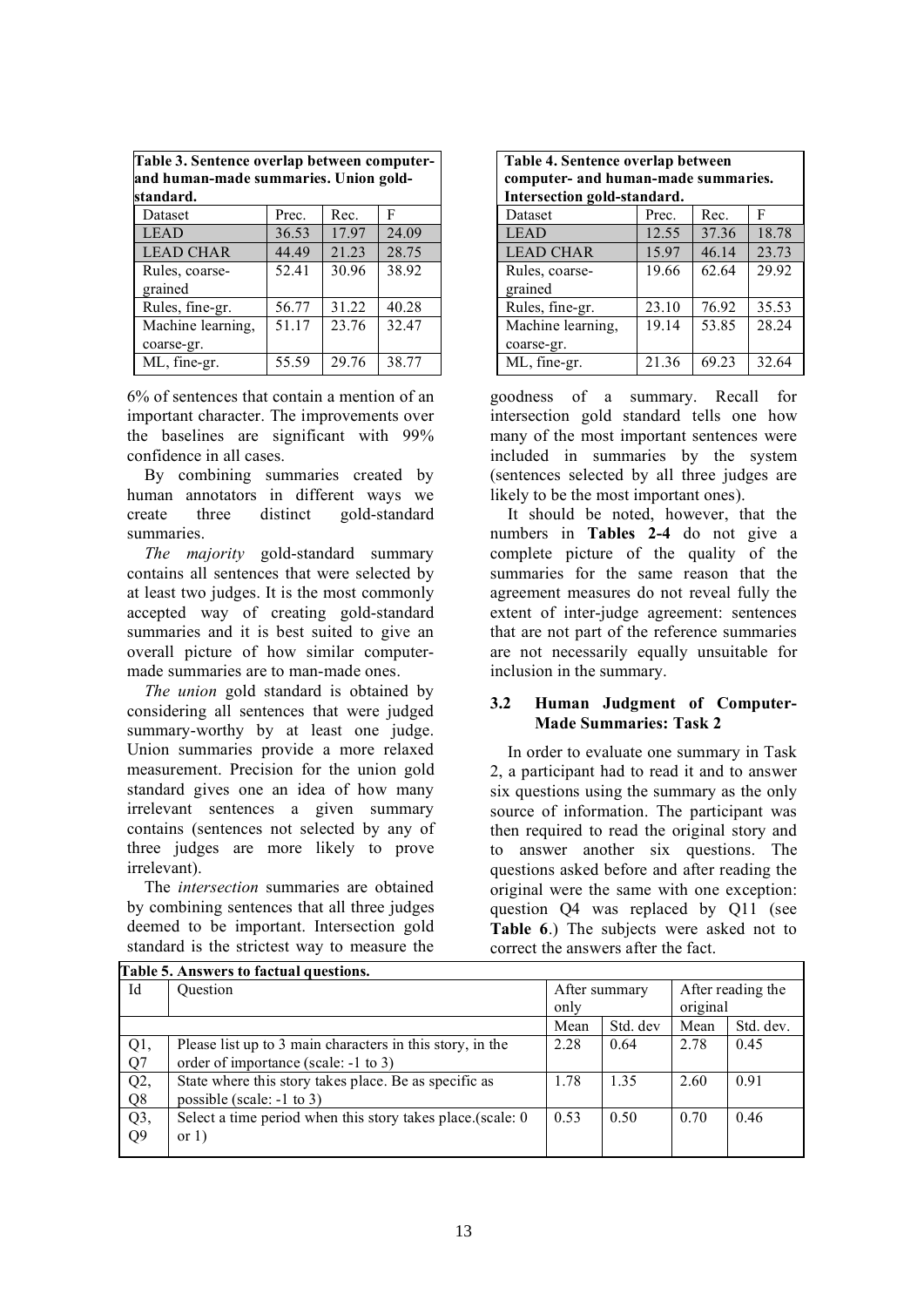| Table 6. Answers to subjective questions. |                                                       |               |          |                   |           |
|-------------------------------------------|-------------------------------------------------------|---------------|----------|-------------------|-----------|
| Id                                        | Question (scale: 1 to 6)                              | After summary |          | After reading the |           |
|                                           |                                                       | only          |          | original          |           |
|                                           |                                                       | Mean          | Std. dev | Mean              | Std. dev. |
| Q4                                        | How readable do you find this summary?                | 4.43          | 1.39     | N/A               | N/A       |
| Q5,                                       | How much irrelevant information does this summary     | 4.27          | 1.41     | 4.51              | 1.16      |
| Q10                                       | contain?                                              |               |          |                   |           |
| Q11                                       | How complete is the summary?                          | N/A           | N/A      | 4.53              | 1.25      |
| Q6,                                       | How helpful was this summary for deciding whether you | 4.52          | 1.37     | 4.6               | 1.21      |
| Q12                                       | would like to read the story or not?                  |               |          |                   |           |

Three of the questions were factual and three others – subjective. **Table 5** displays the factual questions along with the resulting answers. The participants had to answer questions Q1 and Q2 in their own words and question Q3 was a multiple-choice question where a participant selected the century when the story took place. Q1 and Q2 were ranked on a scale from -1 to 3. A score of 3 means that the answer was complete and correct,  $2$  – slightly incomplete,  $1$  – very incomplete,  $0 - a$  subject could not find the answer in the text and -1 if the person answered incorrectly. Q3 was ranked on a binary scale (0 or 1).

Questions Q3-Q7 asked the participants to pronounce a subjective judgment on a summary. These were multiple-choice questions where a participant needed to select a score from 1 to 6, with 1 indicating a strong negative property and 6 indicating a strong positive property. The questions and results appear in **Table 6**.

The results displayed in **Tables 5** and **6** suggest that the subjects can answer simple questions based on the summaries alone. They also seem to indicate that the subjects found the summaries quite helpful. It is interesting to note that even after reading

| coefficient between sentence overlap measures |       |      |      |  |  |  |
|-----------------------------------------------|-------|------|------|--|--|--|
| and human judgments.                          |       |      |      |  |  |  |
| Question                                      | Prec. | Rec. | F    |  |  |  |
| Q1(main characters)                           | 0.09  | 0.29 | 0.17 |  |  |  |
| Q2(location)                                  | 0.21  | 0.18 | 0.22 |  |  |  |
| $Q3$ (time)                                   | 0.38  | 0.28 | 0.34 |  |  |  |
| Q4(readability)                               | 0.47  | 0.31 | 0.50 |  |  |  |
| Q5(relevance)                                 | 0.31  | 0.19 | 0.34 |  |  |  |
| Q10(relevance)                                | 0.60  | 0.40 | 0.59 |  |  |  |
| Q11(completeness)                             | 0.40  | 0.29 | 0.40 |  |  |  |
| Q12(helpfulness)                              | 0.59  | 0.41 | 0.61 |  |  |  |

**Table 7. Spearman rank correlation**

complete stories the subjects are not always capable of answering the factual questions with perfect precision.

#### **3.3 Putting Sentence Overlap and Human Judgment Together**

In order to check whether the two types of statistics measure the same or different qualities of the summaries, we explored whether the two are correlated.

**Table 7** displays the values of Spearman rank correlation coefficient between median values of answers for questions from Task 2 and measurements obtained by comparing computer-made summaries against the majority gold-standard summaries. All questions, except Q10 (relevance) and Q11 (completeness) are those asked and answered using the summary as the only source of information. Sentence overlap values (F-score, precision and recall) were discretized (banded) in order to be used in this test. These results are based on the values obtained for 20 stories in the test set – a relatively small sample – which prohibits drawing definite conclusions. However, in most cases the correlation coefficient between human opinions and sentence overlap measurements is below the cut-off

| Table 8. ANOVA F-values between sentence |       |       |      |  |  |
|------------------------------------------|-------|-------|------|--|--|
| overlap measures and human judgments.    |       |       |      |  |  |
| Ouestion                                 | Prec. | Rec.  | F    |  |  |
| Q1(main characters)                      | 0.60  | 0.61  | 0.58 |  |  |
| Q2(location)                             | 2.58  | 1.94  | 2.36 |  |  |
| $Q3$ (time)                              | 1.11  | 0.67  | 0.97 |  |  |
| Q4(readability)                          | 2.10  | 0.90  | 1.60 |  |  |
| Q5(relevance)                            | 4.55  | 3.75  | 4.28 |  |  |
| Q10 (relevance)                          | 6.33  | 3.46  | 5.15 |  |  |
| Q11(completeness)                        | 3.11  | 4 2 2 | 3.43 |  |  |
| Q12(helpfulness)                         | 4.53  | 2.54  | 3.72 |  |  |